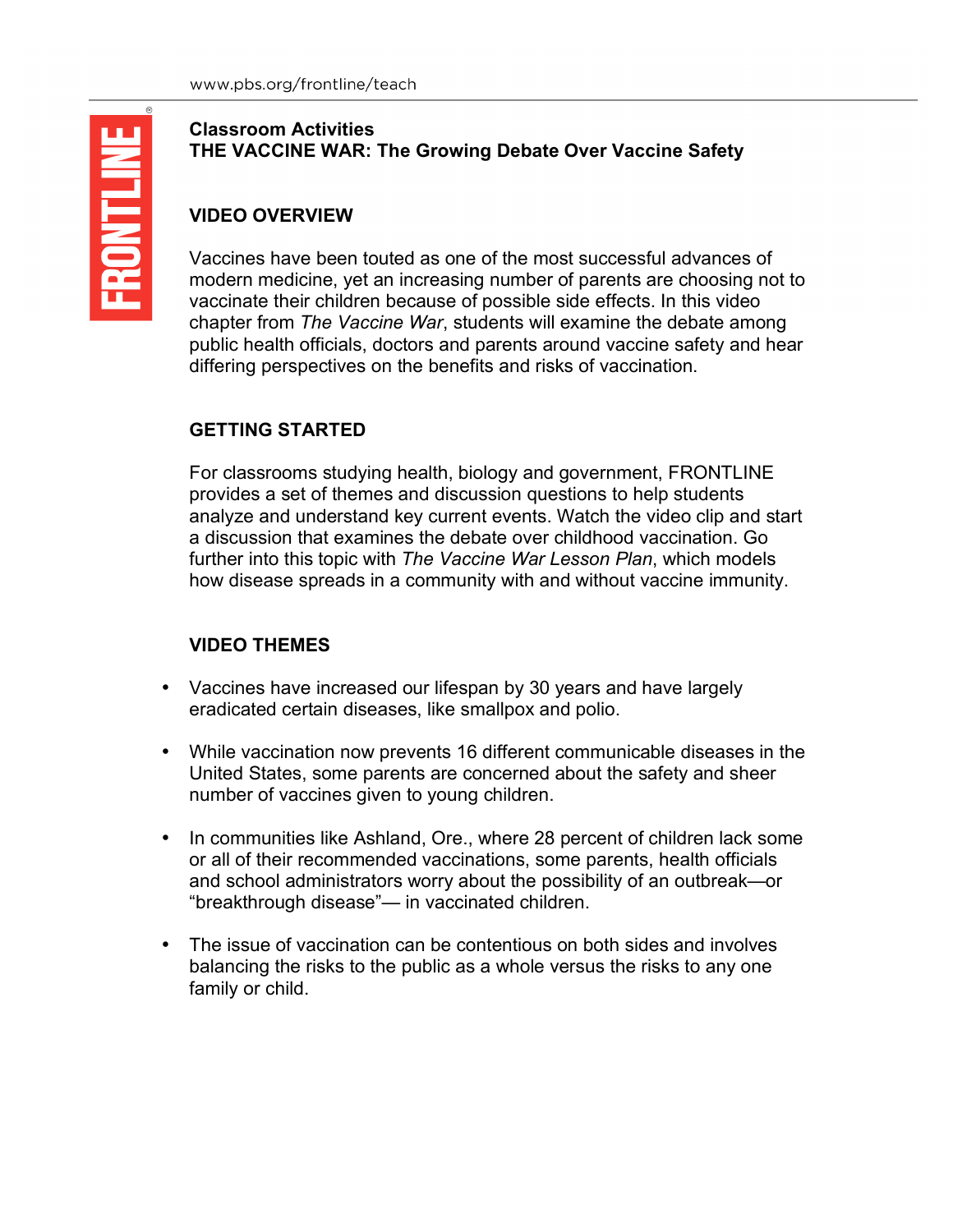## **DISCUSSION QUESTIONS**

- Through a published schedule and set of guidelines, the Centers for Disease Control and Prevention (CDC) and public health officials recommend that every child receive certain vaccinations by age 6. What are the benefits of this recommendation to public health officials, to the community and to other children?
- Some parents and health care professionals question the CDC's recommendations and decide not to vaccinate their children, while others, like Jennifer Margulis, choose to vaccinate their children along an alternative schedule. How might her decision affect both her own children and others?
- In what ways is vaccination different from other types of personal health decisions? Who should be involved in deciding whether children receive a specific vaccine?
- Should the government have the right to compel vaccination? Should parents have the right to refuse it?

## **GO FURTHER**

Featured Lesson Plan: "The Outbreak"

Web-exclusive Resource: Alternative Vaccination Schedules: An Interview with Robert W. Sears, M.D. http://www.pbs.org/frontline/vaccines/interviews/sears.html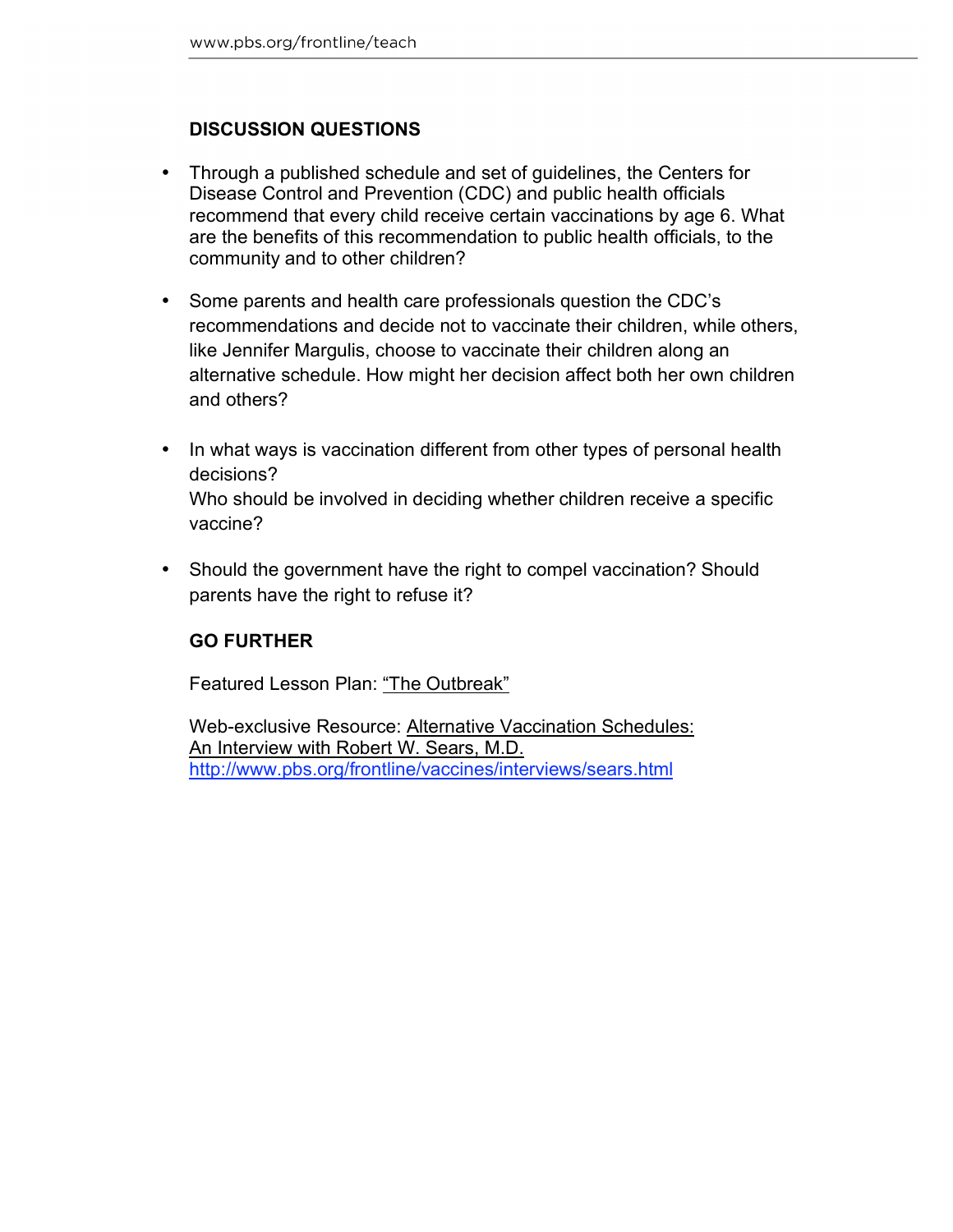## **LESSON PLAN: THE VACCINE WAR:**

## **"THE OUTBREAK"**

#### **Overview**:

In this lesson, students will watch the first chapter of the program, conduct a simulation to see how disease spreads in a community with and without vaccine immunity, and take part in a survey on views about vaccination. In doing so, they will consider some of the personal and societal aspects of decisions about vaccinating children. (For background information on vaccination, see "How Do Vaccines Work?" and other information in the Related Resources section of this guide:

http://www.healthychildren.org/English/safetyprevention/immunizations/pages/How-do-Vaccines-Work.aspx

Note: Students may have strong feelings about this issue based on their family history, parental viewpoint, religious background or other factors. Please ensure the discussion is respectful of different perspectives.

### **Subject Areas:**

Health, Biology, English, Social Studies, U.S. Government

### **Grade Level:**

Grades 7-12

### **Objectives:**

Students will:

- Identify different perspectives on vaccinating children
- Develop an understanding of how disease is transmitted in a population with and without vaccine immunity
- Examine different views on the risks and benefits of vaccines
- Consider the balance between individual choice and public good involved in the question of vaccination

### **Estimated Time Needed:**

One to two 50-minute class periods

## **Materials Needed:**

- Internet access and equipment to show the class an online video clip and complete a survey
- Chapter One of *The Vaccine War*: "A Visit to Ashland, Oregon" [link to the homepage of this guide]
- Handout 1: Outbreak (PDF file)
- Small folded pieces of paper or index cards, one for each student, half with "V" written on them and half with "S"
- Handout 2 (optional): Where Do You Stand on Vaccines? (PDF file)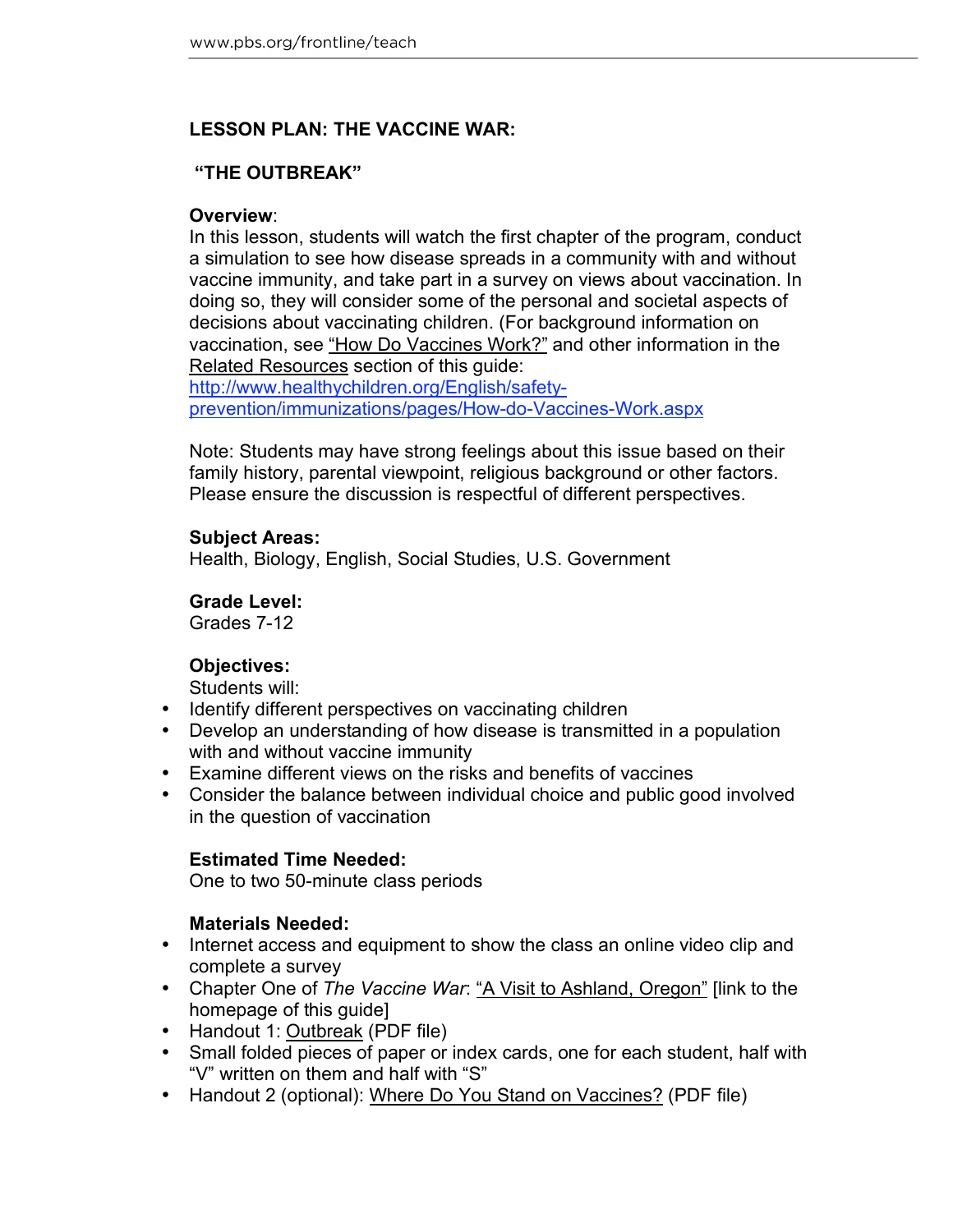### **Procedure:**

#### *Video Chapter*

- 1. Ask students what they think vaccines are and how they might work. If they are not sure, explain that vaccines act with the body's immune system to protect against disease. Point out that when the body is exposed to an infectious disease, it creates antibodies that can neutralize or destroy that particular disease. A vaccine is a weakened form of the disease that enables people to become immune to the disease without getting sick from it.
- 2. Explain that the class will watch a segment of FRONTLINE's *The Vaccine War*, which introduces two perspectives on whether children should be vaccinated. Ask students what they think the two perspectives might be.
- 3. Show Chapter One of *The Vaccine War*: "A Trip to Ashland, Oregon." As they watch, have students use a T-chart labeled "Favors Vaccines" and "Opposes Vaccines" to jot down words or phrases used in the video by people from the two viewpoints.
- 4. Ask students: "What perspectives on vaccinating children are presented in the chapter? Why do some parents choose not to vaccinate their children? What might be some of the consequences of that decision?"

### *Infectivitis Simulation*

Round 1 – Without Vaccination

- 1. Remind students of the measles outbreak described in the video. Ask, "How could so many people be affected when just one person was initially infected?"
- 2. Give students copies of the Outbreak student handout and explain that the class will simulate how disease spreads in a community. Read the description of *Infectivitis*, making sure students understand its three-day progression and the motions they will use to signify their status.
- 3. Choose a student sitting near the center of the class to introduce *Infectivitis* to the community. That student should put both hands on the head as described in the student handout. Point out that this is Day 1 of Round 1. Count the number of people currently sick and have students record it on the handout.
- 4. Remind students that the sick person is contagious and spreads the disease by tagging one person while remaining seated. Announce the end of Day 1.
- 5. Continue in this manner, and each day of the round, do the following: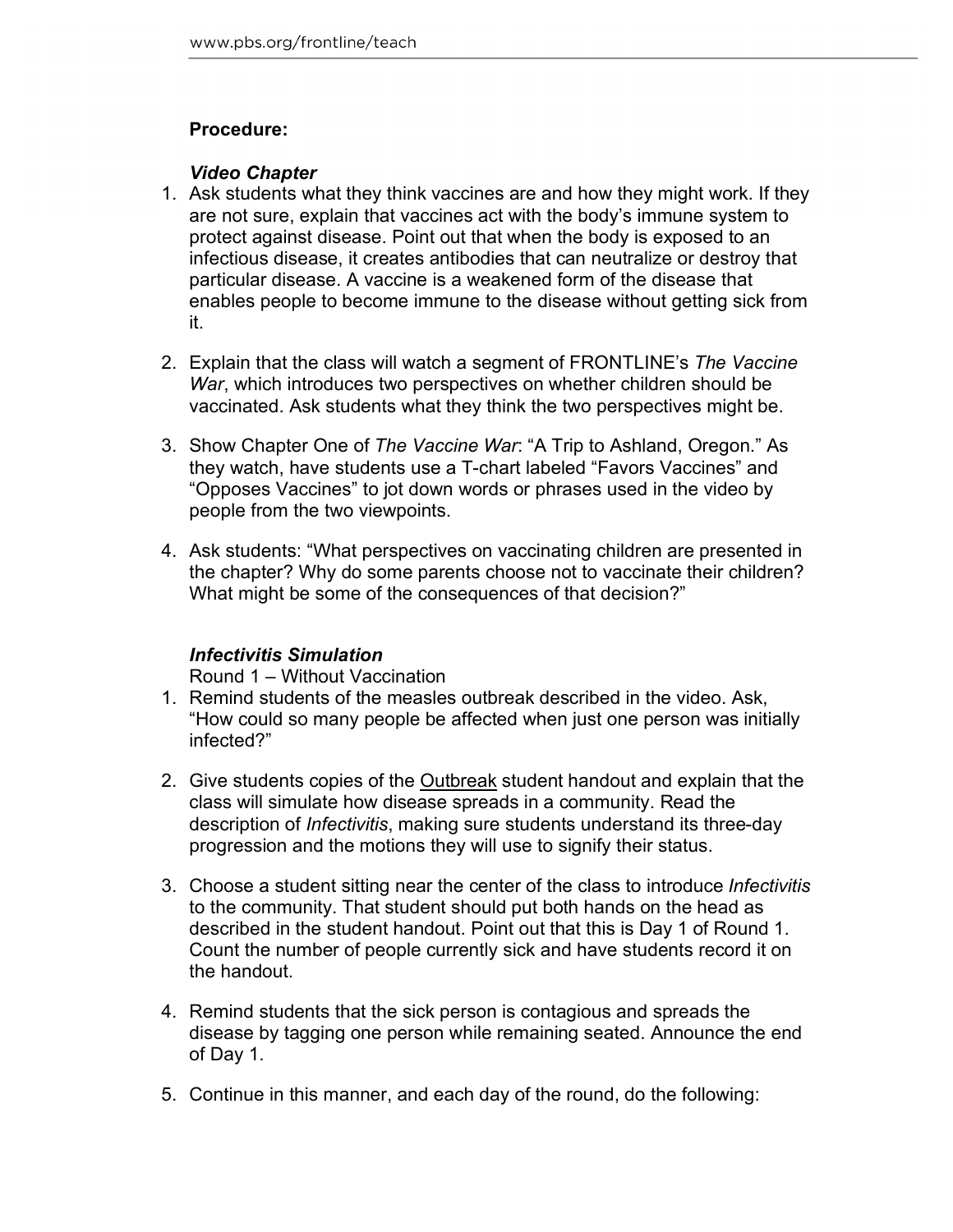- Announce the beginning of the day
- Remind sick students to change their status as the disease progresses
- Count and record the number of sick people
- Have sick people tag one susceptible student they can reach from their seat
- Announce the end of the day
- *6.* The round ends either when all students have had *Infectivitis* or when transmission stops because there is no one left to tag. Count and record the number of students who were sick and who were never sick during the round.

Round 2 – With Vaccination

- 7. Tell students that they will do the simulation again, but this time half of the students will be immune to *Infectivitis* because they were vaccinated for it. As in real life, students will not be able to tell who is immune and who is susceptible.
- 8. Distribute the folded cards and have students look at, but not share with anyone, what their card says. Students with "V" have been vaccinated and are immune, and students with "S" are susceptible. Have students write "50% Immune" and "50% Susceptible" on Round 2 of the student handout.
- *9.* Conduct the simulation as before, except in this round, when immune students are tagged, they should hold up their "V" card. The people who tagged them do not get to tag anyone else, and the vaccinated students will not tag another student. (Note: If the student you choose to start the round has been vaccinated, the round will end immediately. You may want to conduct another round.)

### *Discussion*

- *10.Lead students in a discussion about the simulation, asking questions such as:*
- What observations can you make about disease transmission from the simulation?
- Why did some people never get sick in Round 2?
- Herd immunity prevents a disease from spreading because a large percentage of the population is immune to the disease as a result of vaccination. How does herd immunity benefit individuals who are not vaccinated?
- What might happen if fewer people or more people were vaccinated? (If you have time, you may want to run more rounds with these scenarios to find out.)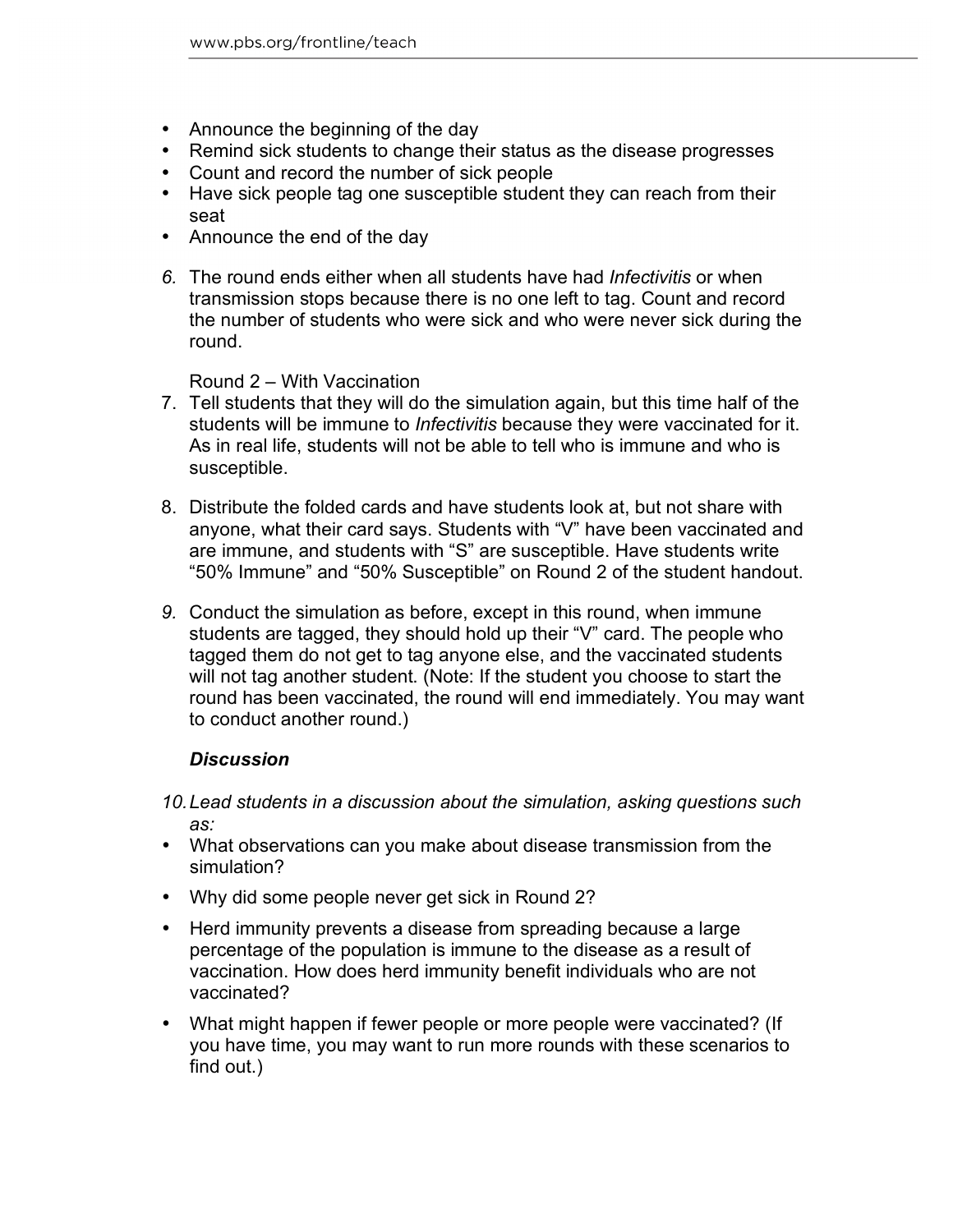As the video points out, there are some risks associated with vaccinations. A few people have reactions ranging from rash to serious illness. How would you weigh the risks to an individual of getting the disease versus the risks of the vaccine itself? How would you weigh those risks against the benefit to society as a whole?

### *Survey: Where Do You Stand On Vaccines?*

- Explain to students that FRONTLINE's *The Vaccine War* website includes a national survey that was conducted in February 2010 to determine views on vaccinating children. Have students answer key questions from the survey either online or by completing copies of the Where Do You Stand on Vaccines? handout.
- Have students compare their responses to the survey results reported on the website: http://www.pbs.org/wgbh/pages/frontline/vaccines/etc/questions.html

## **CREDITS**

This teacher's guide was developed by Cari Ladd. It was written by Leslie Comnes. Advisers were Megan Palevich of Montgomery School in Chester Springs, Pa., and Mark Pearcy of Braden River High in Bradenton, Fla.

The idea for the simulation in the lesson plan came from "Protecting the Herd," *Emerging and Re-Emerging Infectious Diseases,* by Joseph D. McInerney and Lynda B. Micikas. National Institutes of Health, National Institute of Allergy and Infectious Diseases (NIH Publication No 99-4645), 1999. Available at:

http://scienceeducation.nih.gov/supplements/nih1/diseases/guide/pdfs/NIH\_Diseases.pdf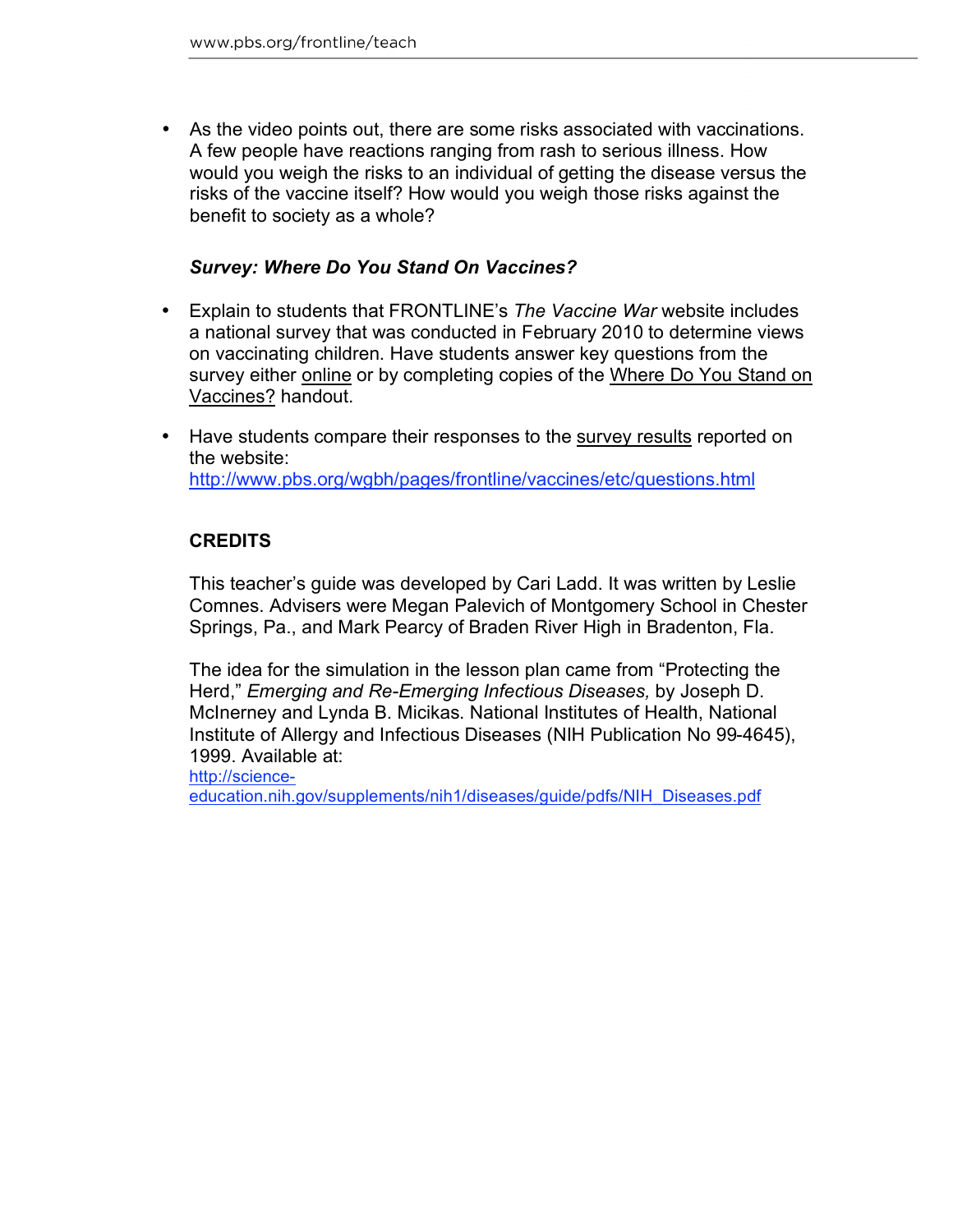## **LESSON EXTENSIONS**

- Use this May 2008 report from the *PBS NewsHour,* which includes interview footage of two parents of children affected by the San Diego measles outbreak, to open a general discussion of opposing perspectives on vaccination. Conduct a debate on what are the medical risks vs. benefits to the individual and to the community with one side arguing for vaccination and one arguing against vaccination. Have each side prepare its arguments using information from the video and the transcript http://www.pbs.org/newshour/bb/health/jan-june08/vaccines\_05-22.html from the PBS NewsHour's website.
- Show the entire *The Vaccine War* program. Have students respond to the "Did This Report Change Your Mind?" poll [link to http://www.pbs.org/wgbh/pages/frontline/vaccines/etc/poll.html and see how others responded. Discuss: What about the video influenced your viewpoint on vaccines? Would it be appropriate for a TV program like this to try to change people's opinions? Why or why not? Do you think the video favored a particular perspective? If so, which perspective and how?
- Ask students to think about where they go for health information –and who they trust to give them medical advice. Have students explain their answers. Then, have students compare and analyze different sources of information and evidence presented in the video. http://www.pbs.org/wgbh/pages/frontline/vaccines/view/

For each source consider, for example:

Who is the expert? What are the expert's qualifications? How does the source derive its information? (For example, is it from a comprehensive study or from personal anecdotes?)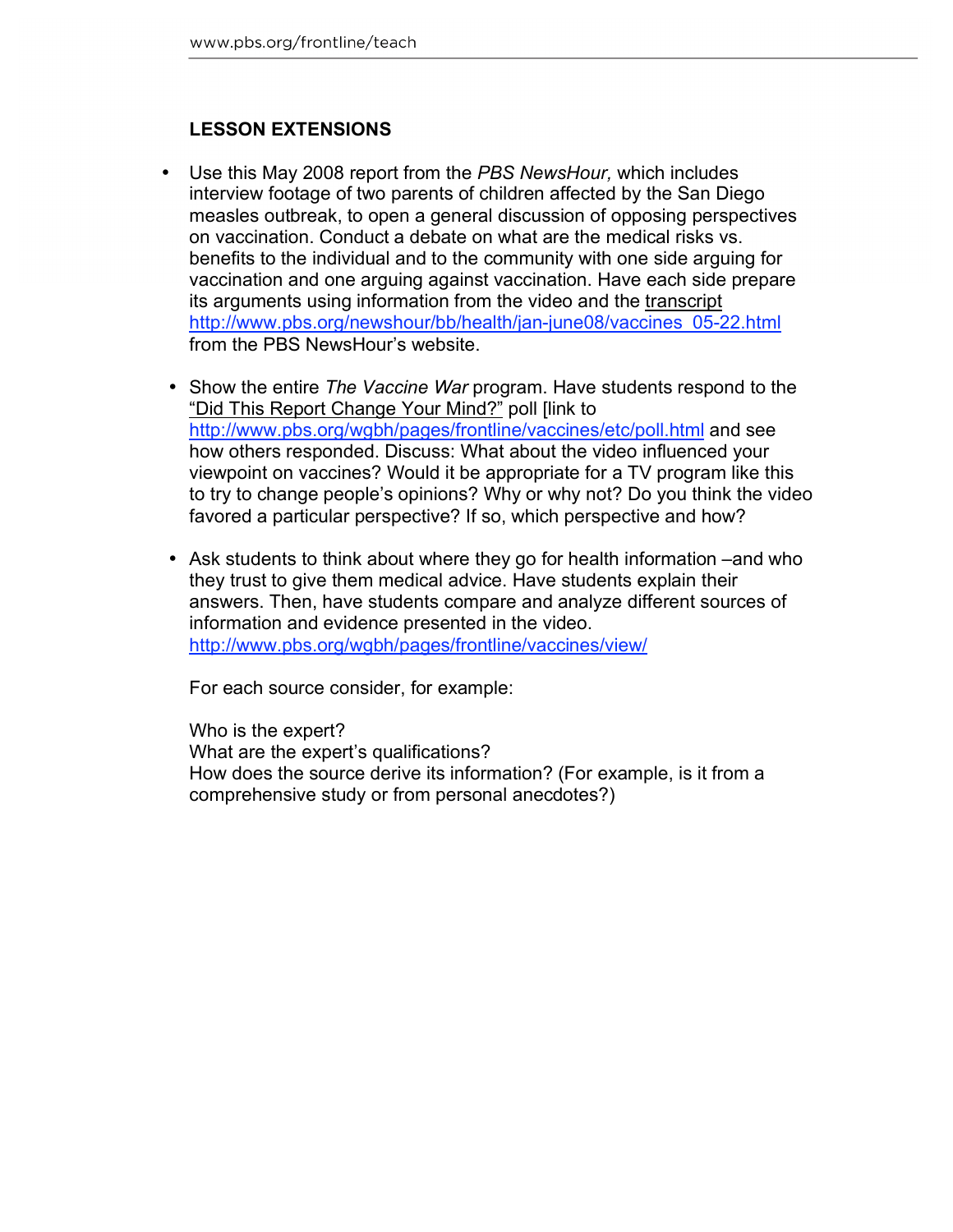### **RELATED RESOURCES:**

#### **Information on How Vaccination Works How Do Vaccines Work?**

http://www.healthychildren.org/English/safetyprevention/immunizations/pages/How-do-Vaccines-Work.aspx The American Academy of Pediatrics provides a brief overview of how vaccination protects the body from disease.

## **Information About Specific Diseases Vaccines and Preventable Diseases**

http://www.cdc.gov/vaccines/vpd-vac/default.htm

The Centers for Disease Control list descriptions of diseases for which there are vaccines, including their causes, symptoms and transmission.

#### **Vaccine-preventable Diseases**

http://www.vaccineinformation.org/

The Immunization Action Coalition provides informative Q&A sheets about specific diseases, with videos, photos, case histories and vaccine information. (Immunization Action Coalition is an organization that advocates vaccination.)

### **Questions About Vaccination Frequently Asked Questions**

#### http://www.nvic.org/faqs.aspx

The National Vaccine Information Center gives information about vaccine reactions and other concerns. (NVIC is a consumer organization founded by Barbara Loe Fisher, interviewed in the video.)

#### **Do I Vaccinate?**

#### http://www.generationrescue.org/vaccines

Generation Rescue presents issues to consider before vaccinating your child. (Generation Rescue's website describes itself as "Jenny McCarthy's Autism Organization.")

#### **Concerns About Vaccines**

#### http://www.immunize.org/catg.d/p4038.pdf

The Immunization Action Coalition addresses common questions about vaccines answered by doctors Paul Offit (from video) and Louis Bell in their book, *Vaccines: What You Should Know*.